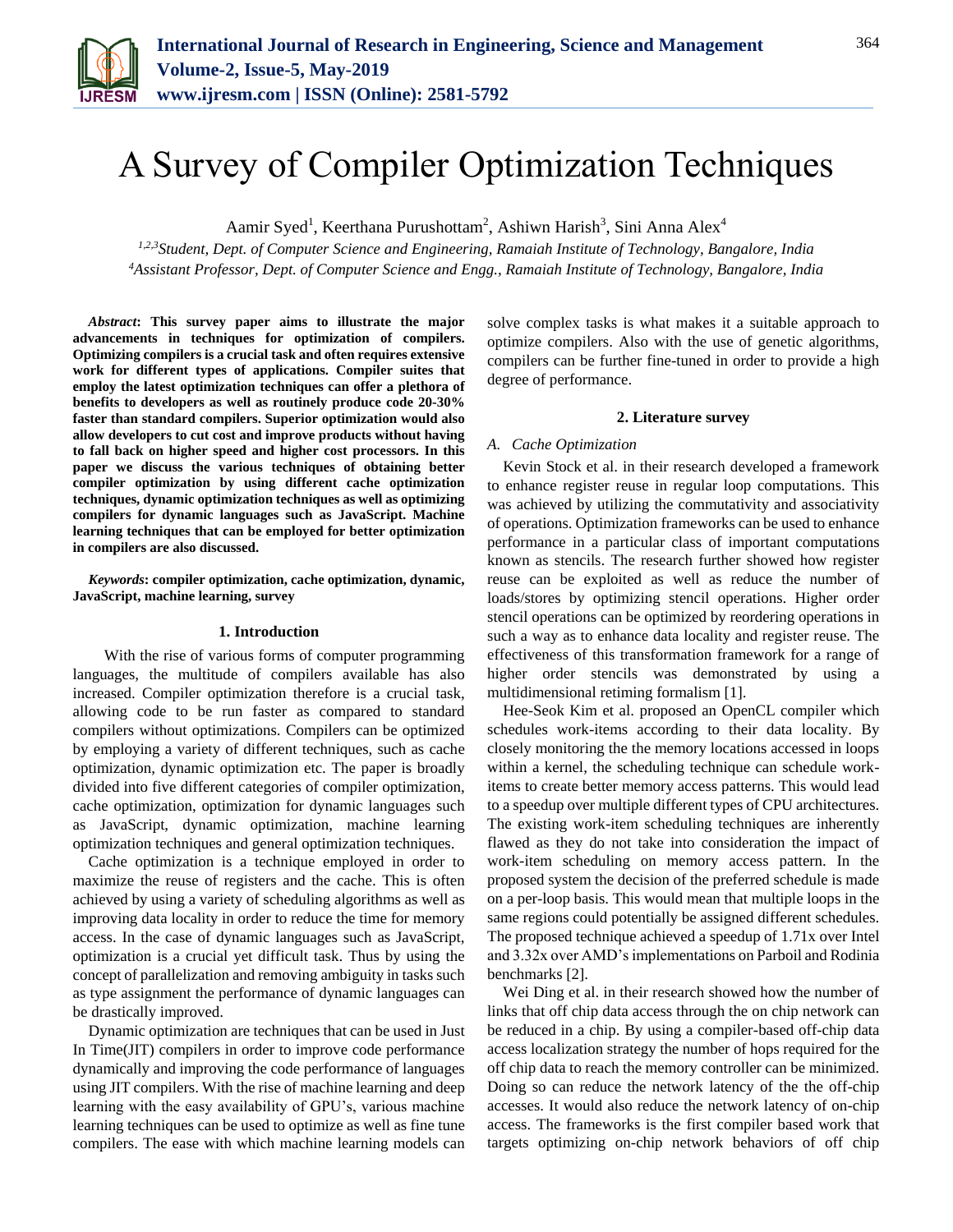

accesses in both private L2s and shared L2 based multicores. The distance between the requested node to that of the target memory controller is reduced. This allows the off-chip data to travel over shorter distances and further reduces the on-chip access latencies [3].

Steve Carr et. al have provided a simple and effective way for cost estimation of loop nest considering with respect to references of cache lines. Attempts have been made to measure inherent data locality of programs and improve them. Fusion, distribution, and reversal have been analysed taking cost model into consideration. Loop Fusion Algorithm and Compound Transformation Algorithms have been proposed with optimizations and tested on cache hit rates. These algorithms have been used to implement cost models, the transformations, and the algorithms in Memoria. The approach presented is unique in the sense that it is the first to combine techniques such as fusion, distribution and reversal to improve data locality [4].

# *B. Optimization for Dynamic Languages*

Kyle Dewey et al. demonstrated how a JavaScript abstract interpreter could be parallelized. Because of JavaScript's tricky semantics and dynamic behaviour, the static analysis of JavaScript proves to be difficult. The paper presents an alternative model to analyze programs, called STS an alternative to the usual DFA approach. STS splits he analysis into two separate components. An embarrassingly parallel reachability computation on a state transition system, and a method to selectively merge states during reachability computation. The STS framework makes it easy to explore different parallelization strategies. It is also more applicable to languages with difficult control flow as compared to DFA. The results shown were conclusive that the new STS framework by using parallelization provided significant speedups for realistic Java programs [5].

Wonsun Ahn et al. in their research showed how performance in dynamic languages like JavaScript can be improved by examining how data types are assigned to variables. JavaScript does not have a concept of types but still assigns them to objects for ease of code generation. The papers describe how Chrome V8 compiler defines types and the main reasons for the lack of performance improvement. A newer modified chrome V8 compiler is illustrated which removes the requirements (1) the inherited prototype object is part of the current object definition and (2) method bindings are also part of type definition. These requirements are what make type assignment unpredictable. The paper identifies the core problems hampering optimization in type predictability. The optimization methods suggested include function creation, optimizing built-in object creation, partial and complete decoupling of methods from types [6].

Michael R Jantz et al. explore the various single and multilevel (Just In Time) JIT compilation policies for modern machines. Dynamic compilation is important for languages such as Java and C# in order to achieve high performance. In the paper they describe experiments in order to control the

compiler aggressiveness and optimization levels in Oracle HotSpot Java VM. By analyzing all the various JIT compilation policies, the most effective policy for any particular application can be identified. It was proven that employing all the free compilation resources aggressively to compiler more program methods eventually reaches a point of diminishing returns. At the same time using free resources to reduce the queue backup significantly increases the performance especially in slower JIT compilers. The paper further shows how prioritizing JIT method is crucial in systems with smaller hardware budgets [7].

# *C. Dynamic Optimization*

Byron Hawkins and Brian Demsky et al. Maintaining consistency between the translated application and the source application poses a special performance challenge. Two methods to optimize binary translations are introduced in this paper. This first method is of efficiently annotating the source code, allowing the demarcation of the dynamic regions by the developer and then identifying the code changes in only these regions. Another technique avoids source code requirements and the need for annotation by automatically inferring the presence of a JIT. Then the write instructions are instrumented with translation consistency operations. The techniques in the DynamoRIO showed a performance improvement of 7.3x over the existing state of the art DBT systems on JIT applications [8].

Tiark Rompf et al. Discuss an interesting take on optimizing JIT compilers by converting them into precision tools by adding generic metaprogramming facilities. First, allowing JIT compilation to be invoked explicitly by the programs. It would also enable JIT compiler to report errors and warnings to the program when it is unable to compile a given code in the demanded way. The second metaprogramming ability would be that of allowing JIT compiler to perform compile time computation by being able to callback into the program. This allows the program to itself define the translation strategy for constructs dynamically and enabling "smart" libraries which would supply domain specific compiler optimizations. The framework proposed was Lancet, a JIT compiler framework for Java Bytecode. Lancet allows tight, two-way integration with the running program. Lancet was created by adding abstract interpretation to a simple bytecode compiler using lightweight modular staging [9].

## *D. Machine Learning Optimization Techniques*

Zheng Wang et al. described the use of ensemble machine learning models for compiler optimization. The ensemble model was a mix of different machine learning techniques such as supervised and unsupervised learning. The proposed ensemble model consisted of algorithms such as Decision Trees, Support Vector Machines as well as K-means clustering. The ensemble model was tested and it was shown to produce accurate as well as efficient results [10].

Jay Patel et al. propose a methods for code optimization in compilers using artificial neural networks. The method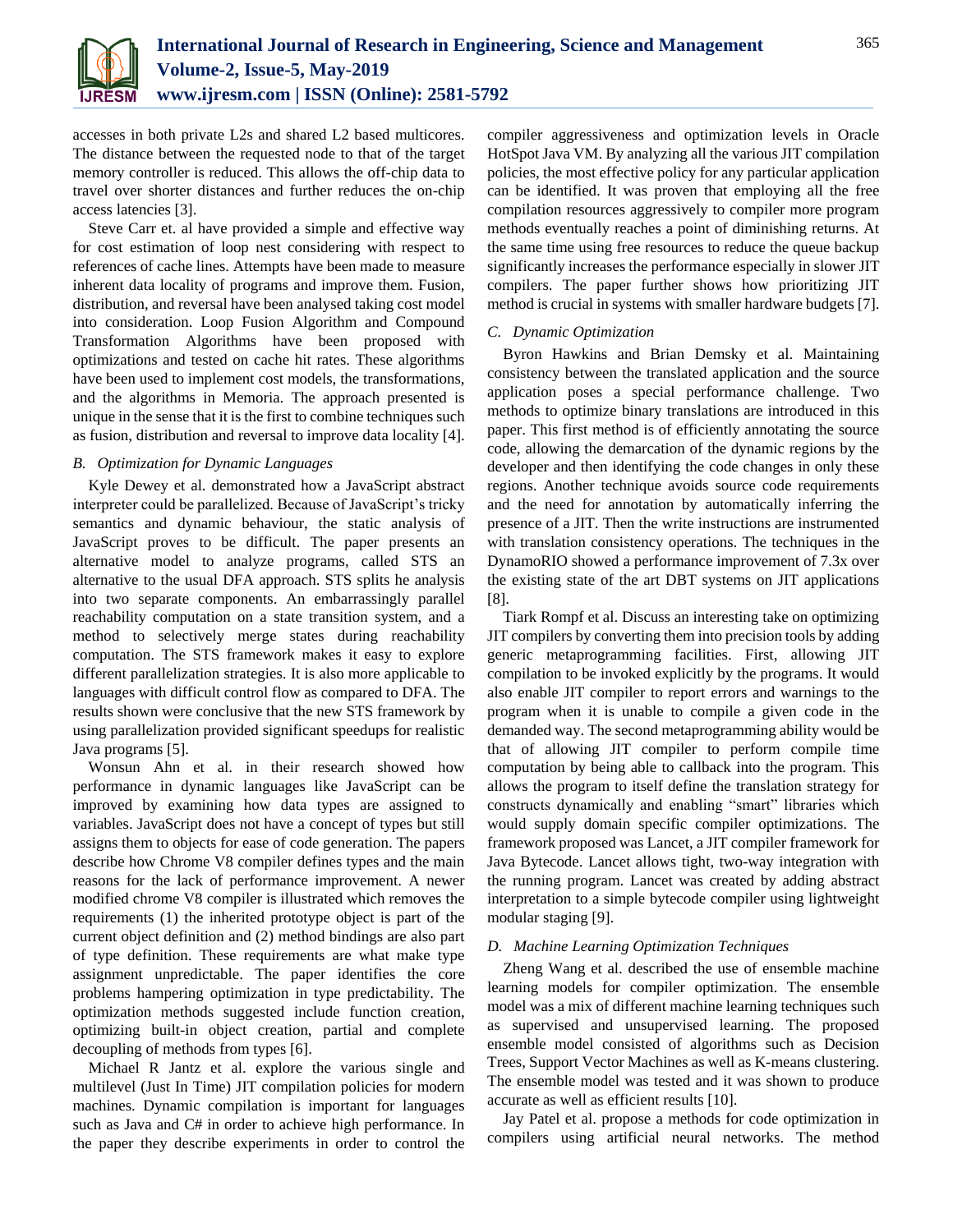

proposed in the article requires implementing the different optimization techniques in 4Cast-XL. For each compiled method, a feature vector of current method's state is generated along with profiles of programs. Artificial Neural Networks are then used to predict the best optimization to be used. Instead of using the same optimization for the entire program, the prediction helps to select the best ordering of the optimizations for the program. Phase reordering is then performed using genetic algorithms. An automatic feature generation model is also used comprising of training data generation, feature search and machine learning components. As part of data generation, samples of input programs are compiled in different ways and the optimal heuristic value is decided. The feature search component is associated with feature expressions where the feature evaluated on a program is calculated. The machine learning component provides feedback on how good a feature is and selects the best optimization orderings on a per methods basis within a dynamic compiler by including profile of programs [11].

Dmitry Plotnikov et al. Automatic tuning of compilers would provide the expected performance on a particular platform and also suggest which optimizations can be improved to increase the overall performance. For this a genetic algorithm based automatic tuner was created called Tool for Automatic Compiler Tuning (TACT). It works on a genetic algorithm core, which can be used to find optimal parameters to each of the optimizations. It reads the compiler options from a configuration file and then creates the chromosomes which are random set of compiler options. The chromosomes from each of the populations are then evaluated to check for their effectiveness. The best configuration would then move on to the next generation, random mutations and crossbreeding is introduced at every generation. TACT can handle multiple objective tuning as well as error handling. Various performance measures such as error handling capability, tuning speed, convergence and overall tuning result is used in order to evaluate the impact of using TACT [12].

Enyindah and Okon E. Uko have reviewed use of optimization algorithms in new compilers to reduce the actual size of code. The new techniques are contrasted with the conventional optimization methods. The conventional methods like dataflow analysis, local optimization and global optimization are considered for analysis. The newer compilers use mechanisms like dataflow analysis, Leaf optimization functions, cross linking optimization, etc. Data-Flow Analysis brings in fuzziness in data information. It also includes Alias analysis. Reverse Inlining (Procedural Abstraction) aim is to achieve code size reduction. Leaf Function Optimization involves utilising leaf functions to reduce code length. Leaf functions are the functions that do not directly call functions in a program and form the leaves in a call graph. Cross Linking optimization technique is used to factor out codes so as to reduce the code size. These optimization techniques in new compilers help to utilize memory efficiently, reduce code size and increase program execution speed [13].

## **3. Discussions**

In our survey we identified that cache optimization techniques involve the efficient use of registers and cache memory in order to speed up computation. By exploiting the associativity and commutativity of operations frameworks can reorder important computations ins such as way as to encourage the reuse of memory. Another technique by which cache optimization can be used to optimize compilers is by the use of the principle of data locality. By making sure that frequently accessed data are closer by, the number of load and stores can be greatly reduced. A crucial aspect of cache optimization is the scheduling technique used, by using an appropriate scheduling technique on a per-loop basis can provide significant speedups to the compiler.

Dynamic languages like JavaScript pose an interesting challenge when it comes to compiler optimization. But by parallelizing compilation and by analyzing the programs in separate components can improve the performance of dynamic language compilers. The STS framework leverages various parallelization strategies in order to select the most optimal one. Another technique to improve performance in dynamic languages is by simplifying how type assignment works. By making this step less ambiguous, the programs are shown to have a significant speedup.

Dynamic Optimization, is vastly improves performances for Just In Time(JIT) compilers. Optimizing binary translations is one of the ways in order to improve performance of JIT compilers. By annotating the dynamic aspects of the source code and by only looking for code changes in these regions, the compiler efficiency can be improved. Another technique involves converting the JIT compiler into a precision tool by adding metaprogramming facilities. The metaprogramming abilities discussed are allow programs to explicitly invoke the JIT and another being allowing JIT to perform compile time computation by being able to callback into the program

Machine learning techniques are also being used for the overall performance improvement as well as fine tuning of compilers. Ensemble methods of models can be used in order to improve the performance of the compiler. This ensemble method consisted of K-means, Support vector machines as well as decision trees. Deep learning techniques with the use of Artificial Neural Networks can also be used in order to improve compiler performance, by treating all parameters of compilers as features and iterating through all of them till the most efficient of those is found.

## **4. Conclusion**

A survey of the current research being carried out on compiler optimization techniques have shown how various different subsystems are being worked on in order to improve compiler efficiency. We have discussed various techniques under the categories of cache optimization, dynamic optimization, optimization in dynamic languages as well as the use of machine learning techniques in order to improve